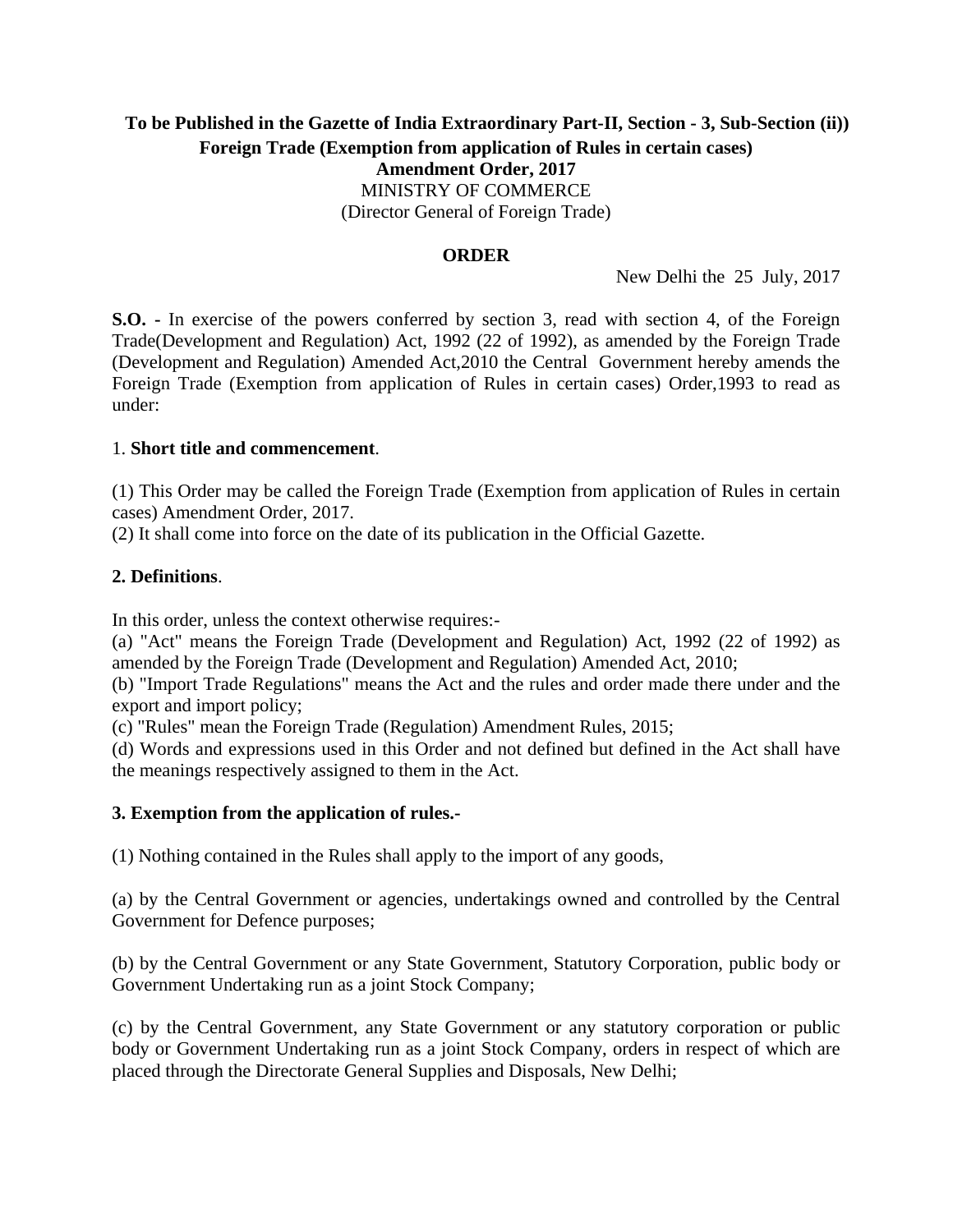(d) by transit or imported and bonded on arrival for re-export as ship's stores to any country outside India except Nepal and Bhutan or imported and bonded on arrival for re-export as aforesaid but subsequently released for use of Diplomatic personnel, Consular Officers in India and the officials of the United Nations Organisation and its specialised agencies who are exempt from payment of duty under the relevant notification of the Government of India in the Ministry of Finance (Department of Revenue) and the United Nations (Privileges and Immunities) Act, 1947 (46 of 1947)respectively;

(e) imported and bonded on arrival for sale at approved duty-free shops, whether to outgoing or incoming passengers;

(f) which are in transit through India by post or otherwise, or are redirected by post or otherwise to a destination outside India, except Nepal and Bhutan, provided that such goods, while in India, are always in the custody of the postal or customs authorities;

(g) for transmission across India by air to Afghanistan or by land to any other country outside India, except Nepal and Bhutan, under claim for exemption from duty or for refund of duty either in whole or in part:

(i)Provided that such goods are imported by or on behalf of the Government or a country bordering on India or that the importer undertakes to produce within a specified period evidence that such goods have crossed the borders of India or in default to pay such penalty as the proper officer of customs may deem fit to impose on such goods:

(ii)Provided further that nothing contained in this order will exempt any goods from the Import Trade Regulations;

(h) by the person as passenger baggage to the extent admissible under the Baggage Rules for the time being in force:

Provided that in the case of imports by a tourist, articles of high value whose re-export is obligatory under Baggage Rules, 2016, shall be re-exported on his leaving India, failing which such goods shall be deemed to be goods the import of which has been prohibited under the Customs Act, 1962 (52 of 1962);

(i) by any person through the post or otherwise for his personal use subject to compliance of other Laws/Rules/Orders/Regulations in force:

(j) by or on behalf of diplomatic personnel, consular officers and Trade Commissioners in India who are exempted from payment of Customs duty under the relevant Notification of the Government of India in the Ministry of Finance (Department of Revenue);

(k) from any country, which are exempted from Customs duty on re- importation under section 20 of the Customs Act, 1962 (52 of 1962);

(l) of Indian manufacture and foreign made parts of such goods, exported and received back by the manufacturer from the consignee for repair and re-export:

Provided that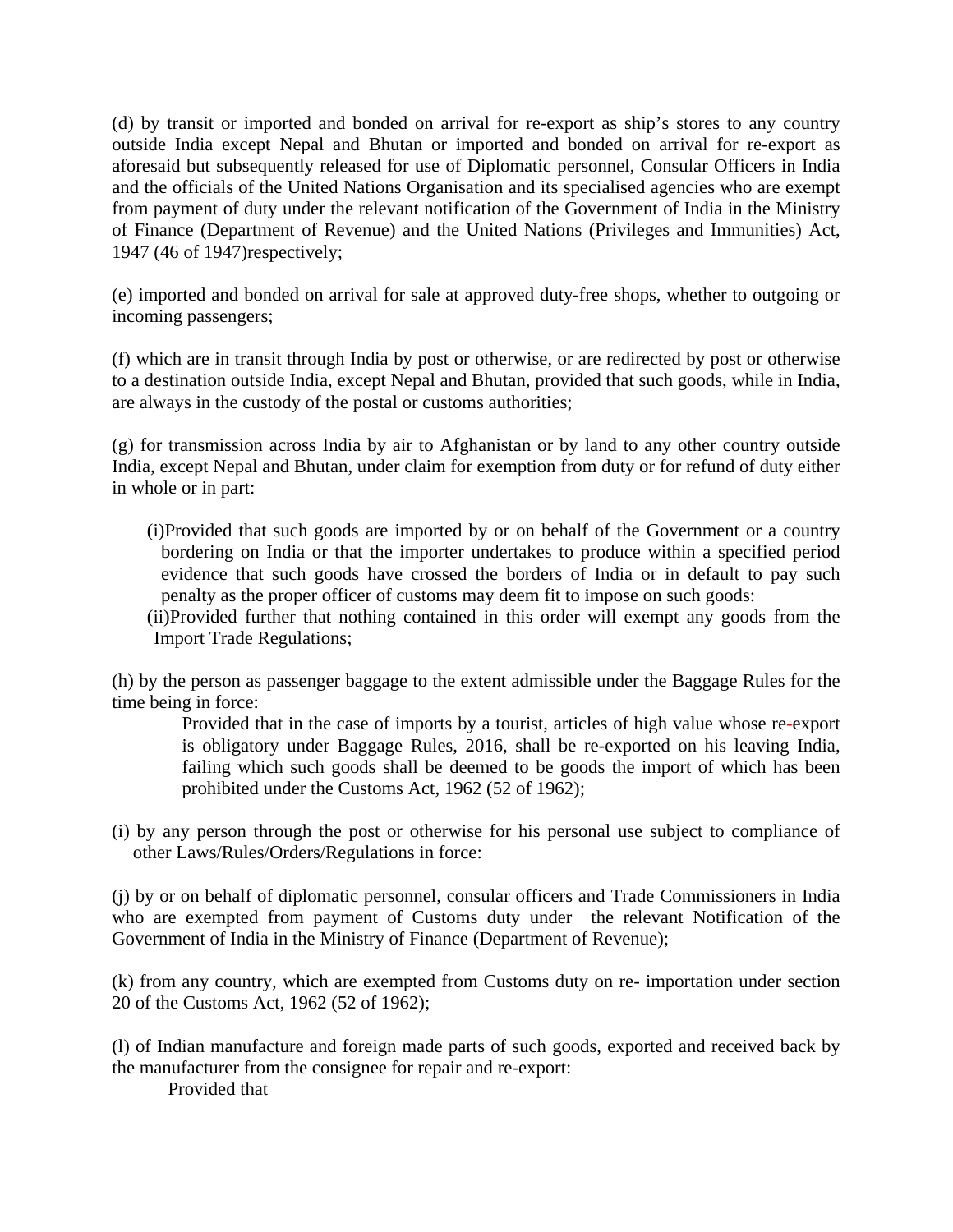- (i) the customs authorities are satisfied that the goods received back by the said manufacturers are the same which were so exported; and
- (ii) in the case of goods on re-importation under a bond executed by the importer with the customs authority at the port concerned to the effect in accordance with Customs Notification;

(m) by officials of the United Nations Organisation and its specialised agencies who are exempted from payment of Customs duty under the United Nations( Privileges and Immunities) Act, 1947 (46 of1947);

(n) deleted;

(o) being vehicles as defined in Article I of the Customs Convention on the Temporary Importation of Private Road Vehicles or the component parts thereof referred to in Article 4 of the said Convention and which are exempted from payment of customs duty under the relevant notification of the Government of India in the Ministry of Finance (Department of Revenue):

Provided that

- (i) such vehicles or component parts are re-exported within the period specified in the said notification or within such further period as the customs authorities may allow;
- (ii) the provisions of the said notification or of the "trip tyque or Carnel-De-Passage" permit are not contravened in relation to such vehicle or component parts:

Provided further that nothing contained in this Order shall prejudice the application to the said vehicles or component parts of any other prohibition or regulation affecting the import of goods that may be in force at the time of import of such goods;

(p) being goods imported temporarily for display or use in fairs, exhibitions or similar events specified in accordance with relevant Customs Notification against ATA carnets under the Customs Convention on the ATA Carnets for temporary admission of goods (ATA Convention) done at Brussels on the 30th July, 1963:

Provided that

- (i) such goods are exported within a period of six months from the date of clearance or such extended period as the Central Government may allow in each case; and
- (ii) the provisions of the said notification or of the ATA convention are not contravened: Provided further that nothing contained in this item shall prejudice the application to the said goods of any other prohibition or regulation affecting the import of goods that may be in force at the time of import of such goods;

(q) any goods imported in accordance with the Treaty or Agreement on Transit with Nepal and Bhutan;

(r) of Indian manufacture or by the Central Government or any State Government for repair and re-export to Indian Embassies abroad or to any other office of the Central Government or State Government in a foreign country;

(s) being food grains, by Food Corporation of India: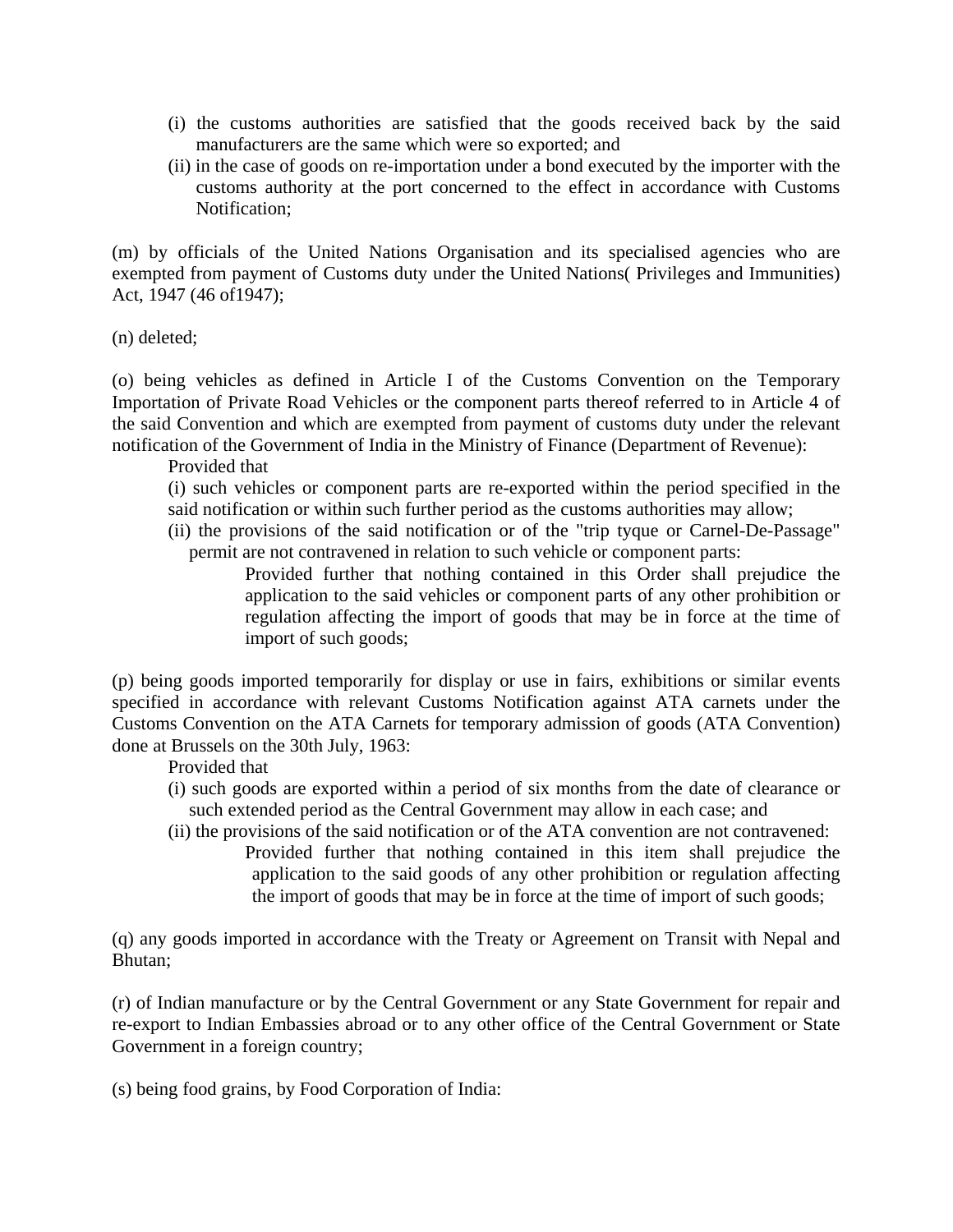Provided that at the time of clearance, a declaration to the effect that the import in question has been approved by the Central Government is furnished by the importer to the Customs authorities;

(t) deleted.

- (2) Nothing contained in the Rules shall apply to
	- (a) any goods exported by or under the authority of the Central Government;
	- (b) any goods other than food-stuffs constituting the stores or equipment of any outgoing vessel or conveyance;

(c) any goods constituting the bona fide personal baggage of any person, including a passenger or member of a crew in any vessel or conveyance, going out of India:

Provided that the Wild Life (as defined in the wild life (Protection) Act,1972 (as amended from time to time) shall not be treated as part of such personal baggage;

- (d) deleted;
- (e) any goods transshipped at a port in India after having been manifested for such transshipment at the time of despatch from a port outside India;
- (f) any goods imported and bonded on arrival in India for re-export to any country outside India, except Nepal and Bhutan;
- (g) any goods in transit through India by post or any goods re- directed by post to a destination outside India except Nepal and Bhutan: Provided that such goods, while in India, are always in the custody of the postal authorities;
- (h) any goods imported without a valid import license and exported in accordance with an order for the export of such goods made by the proper officer of Customs;
- (i) products approved for manufacture in and export from the respective free Trade Zones/Export Processing Zones and 100 per cent Export Oriented Units except textile item covered by bilateral agreements, exports to Rupee Payment countries under the Annual Trade Protocol and Exports against payment in Indian Rupees to former Rupee payment countries:

Provided that conditions imposed in the letter of approval/letter of intent on Export Oriented Unit or Export Processing Zone will be binding on such a unit;

(j) export of Blood group Oh (Bombay Phonotype) meant for scientific research or emergency medical treatment as life saving measure on humanitarian grounds by the Director, National Blood Group Reference Laboratory, Bombay on the basis of a certificate issued by him to this effect in each case;